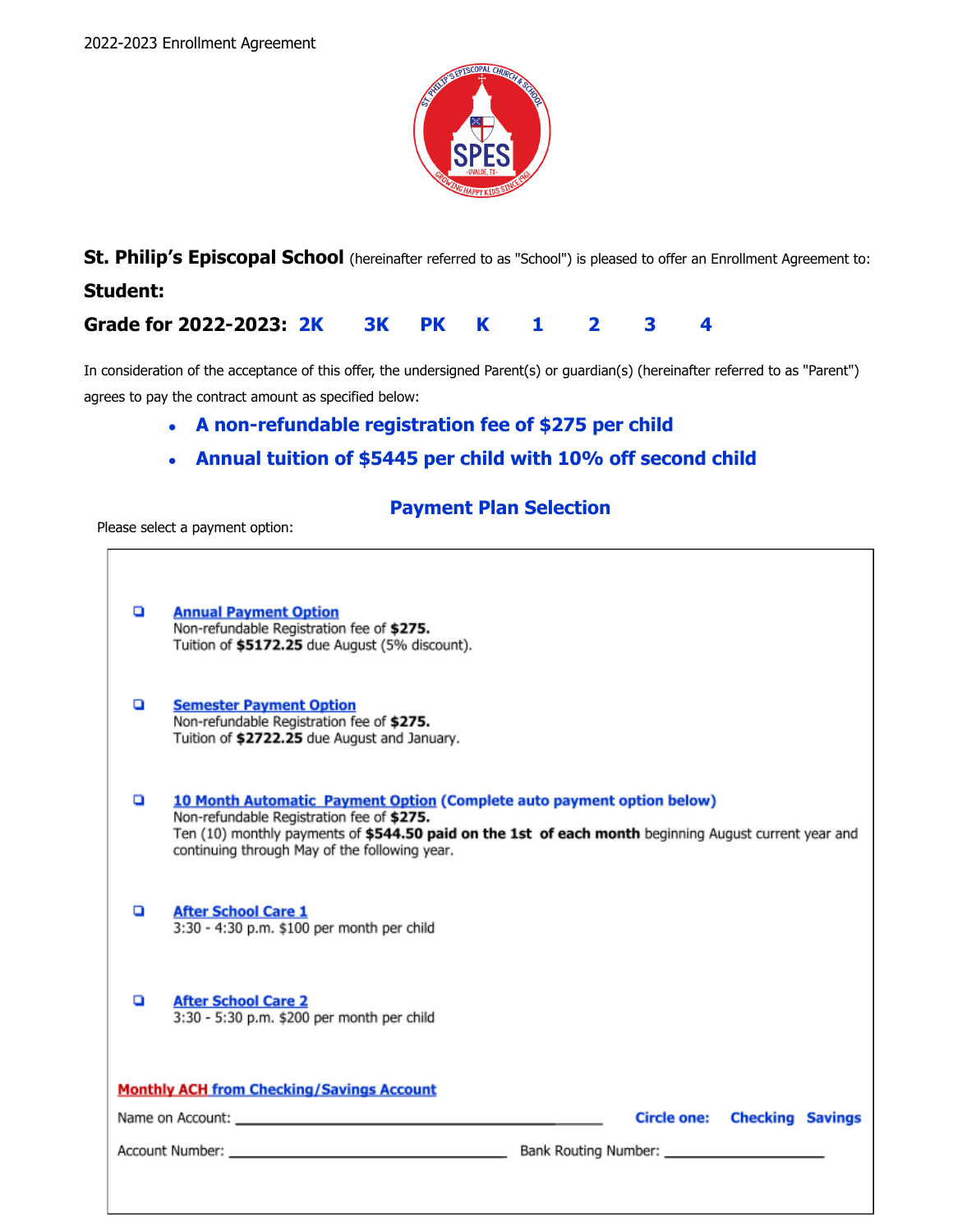

#### **If none of the above options are indicated, Parent will be responsible for submitting ten (10) monthly tuition payments in the amount of \$544.50 beginning in August of the current year and continuing through May of the following year.**

# **In order to reserve a place for the student, the school must receive the following items :**

1. **One signed copy of this Enrollment Agreement.**

# 2. **Payment in the amount of \$275 for the non-refundable registration fee.**

#### **Non-refundable Registration fee**

Parent understands that the registration fee is non-refundable.

#### **Cancellation and Reinstatement**

Parent may withdraw the student and cancel this Enrollment Agreement by providing written notification of withdrawal to the Head of School**.**

- a. Tuition payments made during June and July are 50% refundable if the withdrawal is processed prior to August  $10^{\text{th}}$ .
- b. No refunds will be made for the months of June, July and August if the withdrawal is processed after August  $10^{th}$ .

c. In the event a student is withdrawn after commencement of classes, the undersigned is liable for all tuition due through the month of withdrawal.

#### **Timely Payments**

Parent understands that making timely payments is a requirement of this agreement. As such, the Parent understands that the school will assess a \$30 Late Fee for all tuition and related payments received after the fifth  $(5<sup>th</sup>)$  of the month. This includes the June, July and August payments. Parent also agrees to pay a Returned Payment Fee in the amount of the \$30 for any check or direct payment returned to the School by the Parent's financial institution. Furthermore, Parent agrees that if the account under this contract or any other contractual obligation the Parent has entered into with the School is not current, the School will not release grades and transcripts, and the School will not issue an Enrollment Agreement for the following year. Parent further agrees that the student may be excluded from attendance in accordance with the terms of the St. Philip's Past Due Tuition Policy. In the event that the School initiates legal action to collect amounts due on this contract, Parent agrees to pay the school's costs of collection, interest, and reasonable legal fees including court costs and attorneys' fees.

#### **St. Philip's Episcopal School Past Due Tuition Policy**

- A. All tuition accounts are due on the first day of each month. A \$30.00 late fee will be assessed on all payments received after the  $5<sup>th</sup>$  of the month.
- B. A past-due notice will be mailed to you if your account is 30 days past due.
- C. If the account is not paid upon receipt of the 30 days past due notice, a second past due notification will be sent, certified mail, at the end of the 60 day period following the date tuition was first due. At that time, you will be advised of the tuition balance, plus any late fees, as well as notification that your child/ren may be withdrawn from school (pursuant to paragraph D, below) if the account is not paid immediately.
- D. If the account remains delinquent for 90 days from the date tuition was first due, your child/ren may be withdrawn from the school.
- E. At any time after a second written notification of delinquency has to be sent (as outlined in "C" above) the following procedure may apply to the account and the procedures outlined in B & C above will no longer be applicable.

Upon payment of all tuition and fees, your child/ren may be readmitted to St. Philip's on a month-to-month basis only so long as the account remains current. If it again becomes delinquent, you will receive notification that your child is withdrawn from the school. No other past due notices will be sent.

The above procedure does not prohibit or preclude St. Philip's from pursuing any legal remedies it may have for the collection of its tuition and fees.

Insufficient Checks (NSF): After receipt of two (2) insufficient fund checks, any further payments must be made with 1) cash 2) money order or 3) cashier's check.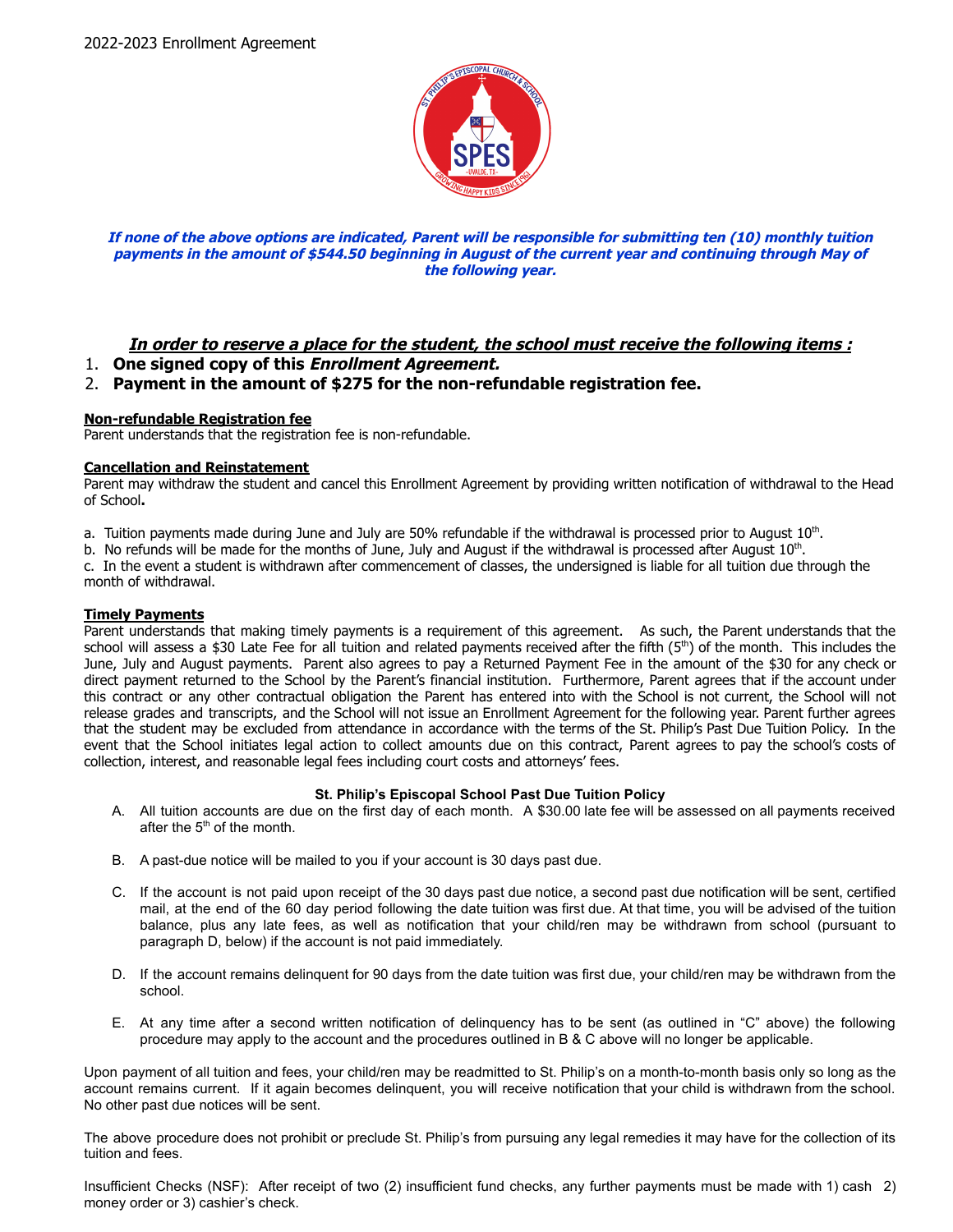

#### **NON-PAYMENT OF CHARGES HEREIN PROVIDED FOR SHALL BE GROUNDS FOR WITHDRAWAL.**

The terms and conditions of this Enrollment Agreement constitute the full and complete agreement between the parties. No other verbal or written agreement shall in any way vary or alter any provisions of this contract unless both parties consent to vary or alter any provision of this contract in writing. Only the Head of School may execute such changes on behalf of the School. This contract is intended to be an integrated writing and any prior oral or written agreements between the parties are merged into this contract and extinguished. No custom or course of dealing between the parties will in any way vary or alter the terms and conditions of this contract. If any clause in this contract is determined to be void or otherwise unenforceable, the remaining provisions shall survive.

#### **Governing Law and Venue**

\_\_\_\_\_\_\_\_\_\_\_\_\_\_\_\_\_\_\_\_\_\_\_\_\_\_\_\_\_\_\_\_\_\_\_\_\_\_\_

\_\_\_\_\_\_\_\_\_\_\_\_\_\_\_\_\_\_\_\_\_\_\_\_\_\_\_\_\_\_\_\_\_\_\_\_\_\_\_

\_\_\_\_\_\_\_\_\_\_\_\_\_\_\_\_\_\_\_\_\_\_\_\_\_\_\_\_\_\_\_\_\_\_\_\_\_\_\_

The parties agree that any legal proceeding relating to this Enrollment Agreement shall be governed by and interpreted in accordance with the laws of the State of Texas. Venue for any proceeding shall lie in Uvalde County, Texas.

### **I have read all of the above and thoroughly understand all items.**

**Signature** 

\_\_\_\_\_\_\_\_\_\_\_\_\_\_\_\_\_\_\_\_\_\_\_\_\_\_\_\_\_\_\_\_\_\_\_\_\_\_\_ Printed Name

\_\_\_\_\_\_\_\_\_\_\_\_\_\_\_\_\_\_\_\_\_\_\_\_\_\_\_\_\_\_\_\_\_\_\_\_\_\_\_ Telephone Number

Relation to Student

**Date revised January 2022**